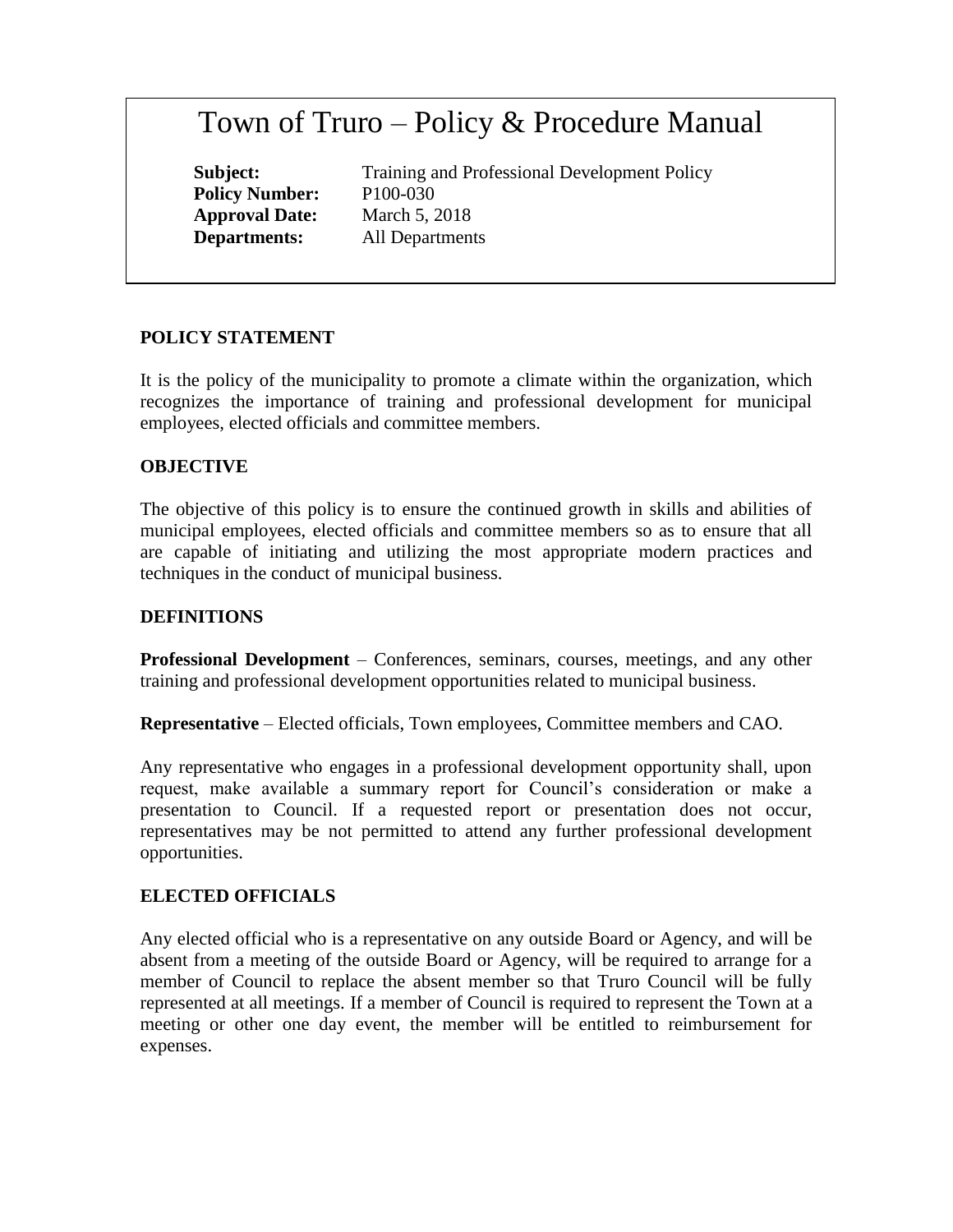Each elected official is eligible to receive a separate budget through the annual budget process for professional development. The budget is to a maximum of:

| Mayor        | \$10,000 |
|--------------|----------|
| Deputy Mayor | \$7,000  |
| Councillor   | \$6,000  |

No elected official shall exceed his or her budgeted amount unless authorized by Council as a whole. Council as a whole may change the maximum allotted budget amounts through the budget process and amendment of this Policy.

These specified budget amounts exclude the annual conference for both the Federation or Canadian Municipalities (FCM) and the Union of Nova Scotia Municipalities (UNSM).

If an organization invites an elected official to a professional development event, the travel expenses will be paid from the elected official's budget, subject to availability of funds. If an organization invites a specific elected official to speak or present at a professional development event, the inviting organization will be expected to pay for the travel expenses of that elected official.

#### **Elected Officials – Federation of Canadian Municipalities (FCM) – Annual Spring Conference**

The Mayor and the Chief Administrative Officer (CAO) will be permitted to attend the annual FCM Spring Conference on an annual basis. In addition the Mayor and CAO, three (3) additional elected officials will be permitted to attend the annual FCM Conference. Those elected officials not attending the FCM Conference will be permitted to attend in the following year. This would result in each elected official attending two (2) conferences during their four (4) year term.

If an elected official is chosen to attend the FCM Conference and is unable to participate, another elected official will be permitted to fill the vacancy with Council approval.

All elected officials will be permitted to attend an FCM Conference located within Atlantic Canada.

All attendance will be subject to the availability of funding in the current budget.

## **Elected Officials – Union of Nova Scotia Municipalities (UNSM) – Annual Conferences**

All members of Council will be permitted to attend the annual Union of Nova Scotia Municipalities (UNSM) conferences, subject to budget availability.

## **Elected Officials – Other**

Whenever possible, members of Council will provide two weeks' notice to the Executive Assistant of any professional development event that an elected official wishes to attend.